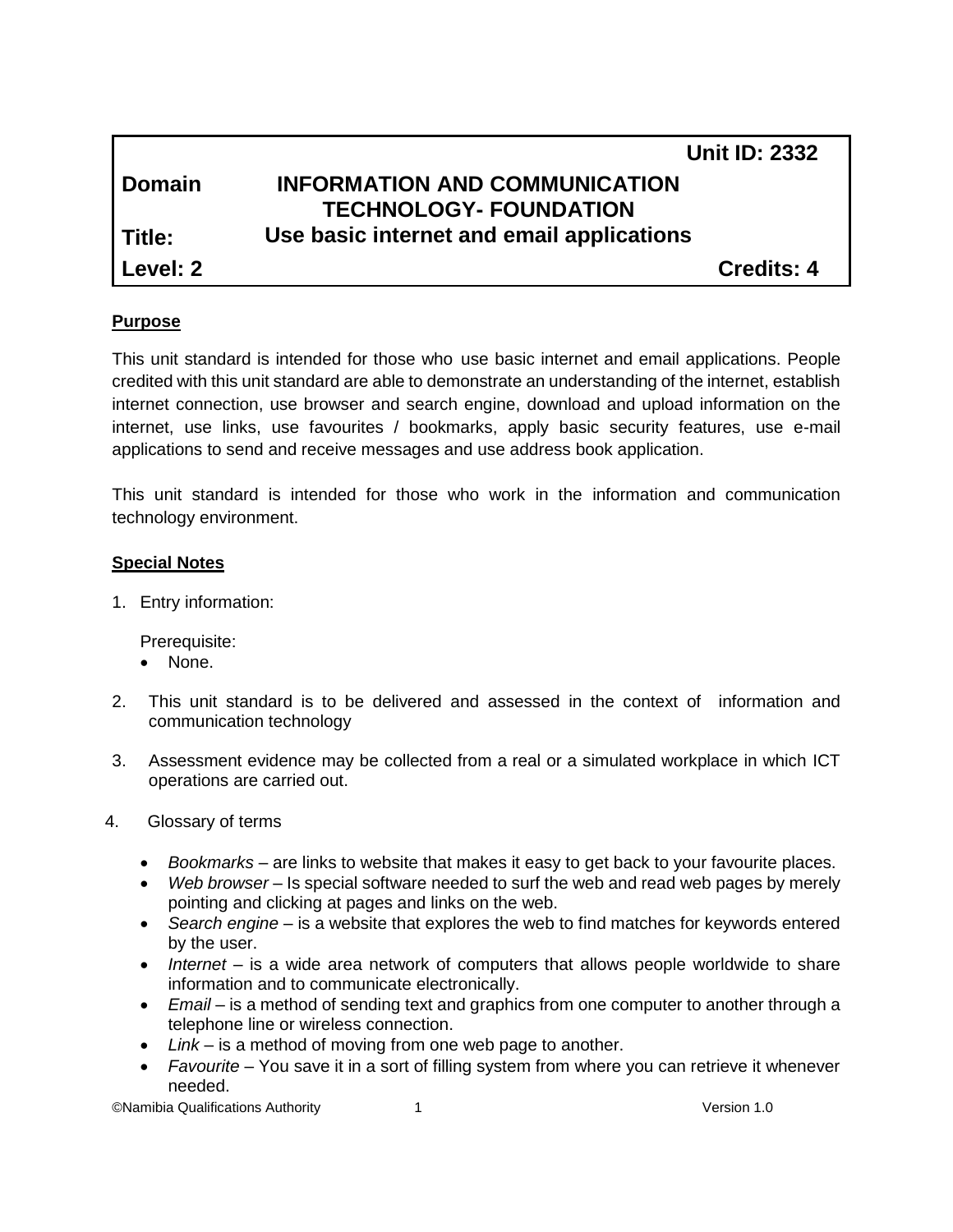- *Searching* information on literally any subject can be found on the internet.
- 5. Performance of all elements in this unit standard must comply with industry standards
- 6. Regulations and legislation relevant to this unit standard include the following:
	- Labour Act 2007(Act no 11,2007)
	- Regulations relating to the health and Safety of employees at work under Schedule 1 (2) of the Labour Act No.11 of 2007 and all subsequent amendments
	- Workplace specific policies and regulations.

# **Quality Assurance Requirements**

This unit standard and others within this sub-field may be awarded by institutions which meet the accreditation requirements set by the Namibia Qualifications Authority and the Namibia Training Authority and which comply with the national assessment and moderation requirements. Details of specific accreditation requirements and the national assessment arrangements are available from the Namibia Qualifications Authority o[n www.namqa.org a](http://www.namqa.org/)nd the Namibia Training Authority on [www.nta.com.na](http://www.nta.com.na/)

# **Elements and Performance Criteria**

# **Element 1: Demonstrate an understanding of the Internet**

# **Range**

Internet terminologies and protocols may include but are not limited to URL, HTTP, HTTPS,

# **Performance Criteria**

- 1.1 Internet terminologies and protocols are explained.
- 1.2 Evolution of Internet is discussed.

# **Element 2: Establish Internet connection**

### **Range**

Internet connections may include but are not limited to 3G, 4G, ADSL, WiMax, leased lines and VSAT.

# **Performance Criteria**

- 2.1 Internet connections is explained
- 2.2 Different types of browsers are identified.

©Namibia Qualifications Authority 2 Version 1.0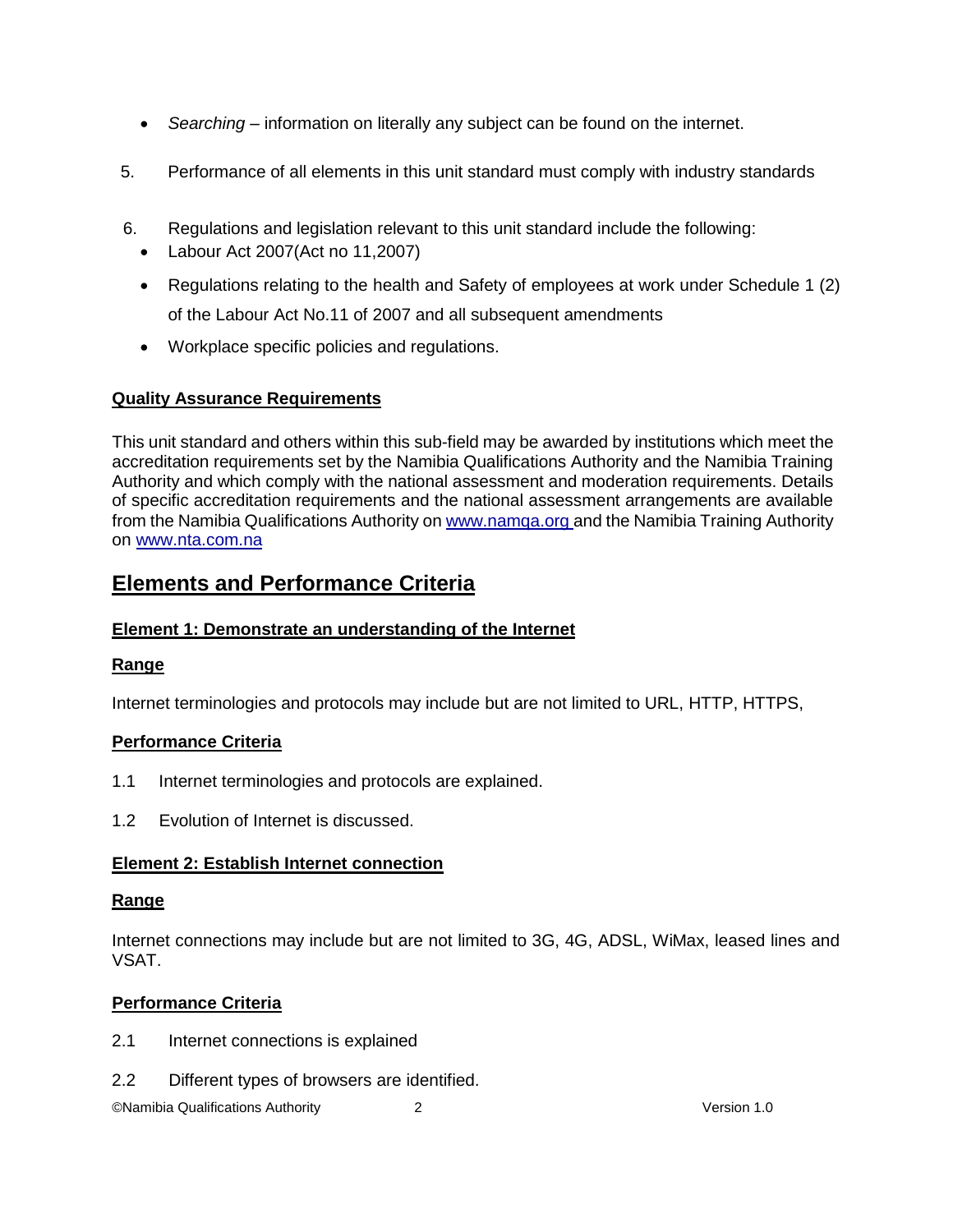- 2.3 Internet is connected according to instruction.
- 2.4 Web browser is launched.
- 2.5 Specific web address is entered according to instructions.
- 2.6 Web browser is exited.

### **Element 3: Use browser and search engine**

#### **Performance Criteria**

- 3.1 Search engine is explained
- 3.2 Search engine is launched.
- 3.3 Search criteria is composed and entered according to instructions.
- 3.4 Information is selected and evaluated according to instructions.

#### **Element 4: Download and upload information on the internet**

#### **Range**

Downloading and uploading information on the internet may include but is not limited to using downloading managers and google driver.

### **Performance Criteria**

- 4.1 Selected information is downloaded to specific destination according to requirements.
- 4.2 Selected information is uploaded according to requirements.

#### **Element 5: Use links**

#### **Range**

Links may include but are not limited to backups / restore or transfers collections produced in Internet explorer.

#### **Performance Criteria**

- 5.1 Links are identified and explained.
- 5.2 Windows/file explorer is opened.
- 5.3 Required websites are accessed.

#### **Element 6: Use favourites/bookmarks**

©Namibia Qualifications Authority 3 Version 1.0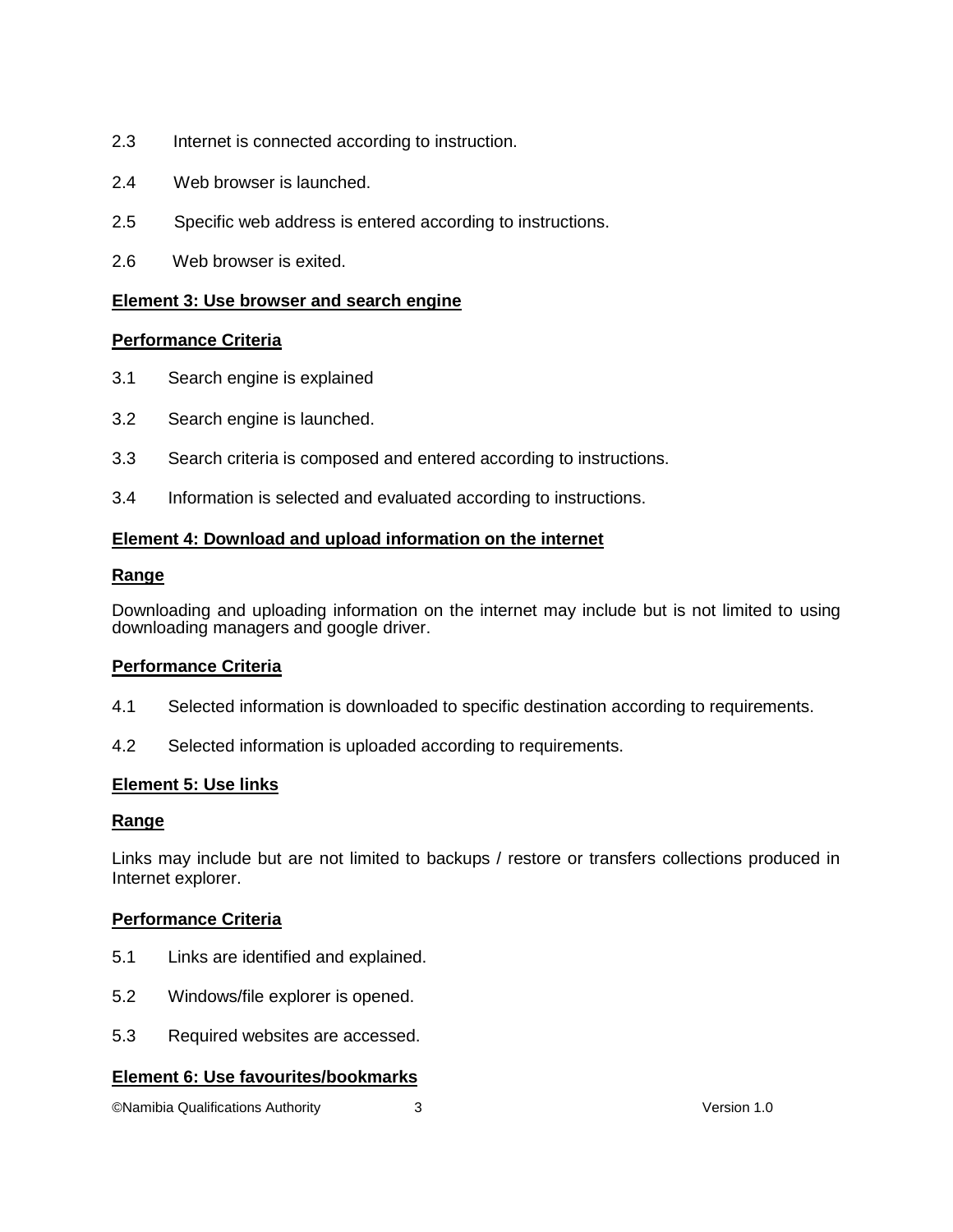# **Performance Criteria**

- 6.1 Favourites/bookmarks are identified and explained.
- 6.2 Favourites folder is accessed according to instructions.
- 6.3 Required websites are accessed.
- 6.4 Web site links are added to favourites/bookmarks.
- 6.5 Favourite/bookmark links are removed or edited according to instruction.

### **Element 7: Apply basic security features**

# **Range**

Security threats may include but are not limited to Viruses, spam and worms.

Security features include firewalls, anti-spy and anti-virus programmes.

### **Performance Criteria**

- 7.1 Security threats are discussed.
- 7.2 Security features are explained.
- 7.3 Security features status are checked.
- 7.4 Devices/Files are scanned.
- 7.5 Security features are updated.
- 7.6 Security features are activated and deactivated.

### **Element 8: Use e-mail applications to send and receive messages**

### **Range**

When sending new emails, the message header / subject line of the new email must allow the email to be easily identified in terms of its purpose and content, single and multiple addressees, CC, BCC.

### **Performance Criteria**

- 8.1 E-mail application is explained.
- 8.2 E-mail application is opened according to instructions.
- 8.3 E-mail account is created.